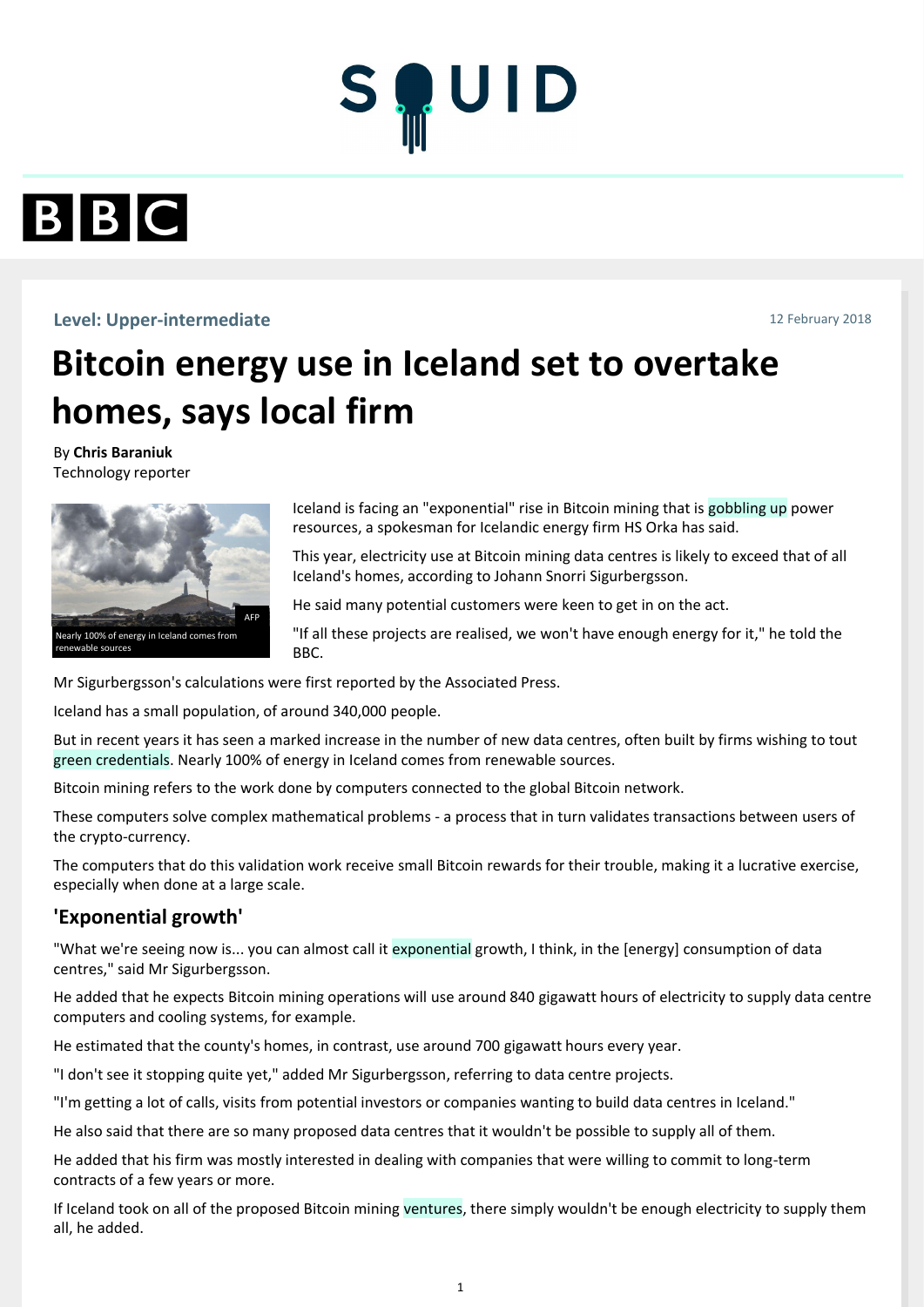"Cryptocurrency mining requires almost no staff, very little in capital investments, and mostly leaves no taxes either.

"The value to Iceland... is virtually zero."

He also clarified previous reports that quoted him as saying he was keen to tax Bitcoin mining firms.

It has previously been reported that the electricity demand of the world's total combined Bitcoin mining operations may now exceed the energy use of the Republic of Ireland, though this calculation may not be entirely accurate.

But as crypto-currencies rise in popularity, mining operations certainly continue to use more and more resources - recent analysis of European energy use in 2017 by campaign group Sandbag noted that Bitcoin mining was contributing to additional power demand in the technology sector.

Source: [bbc.com](http://go.squidapp.co/n/esefCA1)

*That's not the end. Go to the next page for a language workout.* ☺



The crypto-currency mining industry in Iceland was recently given a boost thanks to the launch of The Moonlite Project - a large data centre where various cryptocurrencies, including Bitcoin, will be mined.

It is set to open later this year and will have an initial capacity of 15 megawatts, though this is expected to increase in the future.

Some have questioned how beneficial the rise of the crypto-currency mining will be to Iceland.

Smari McCarthy, a member of the Icelandic parliament for the Pirate Party, tweeted:



supply them all were they to be built